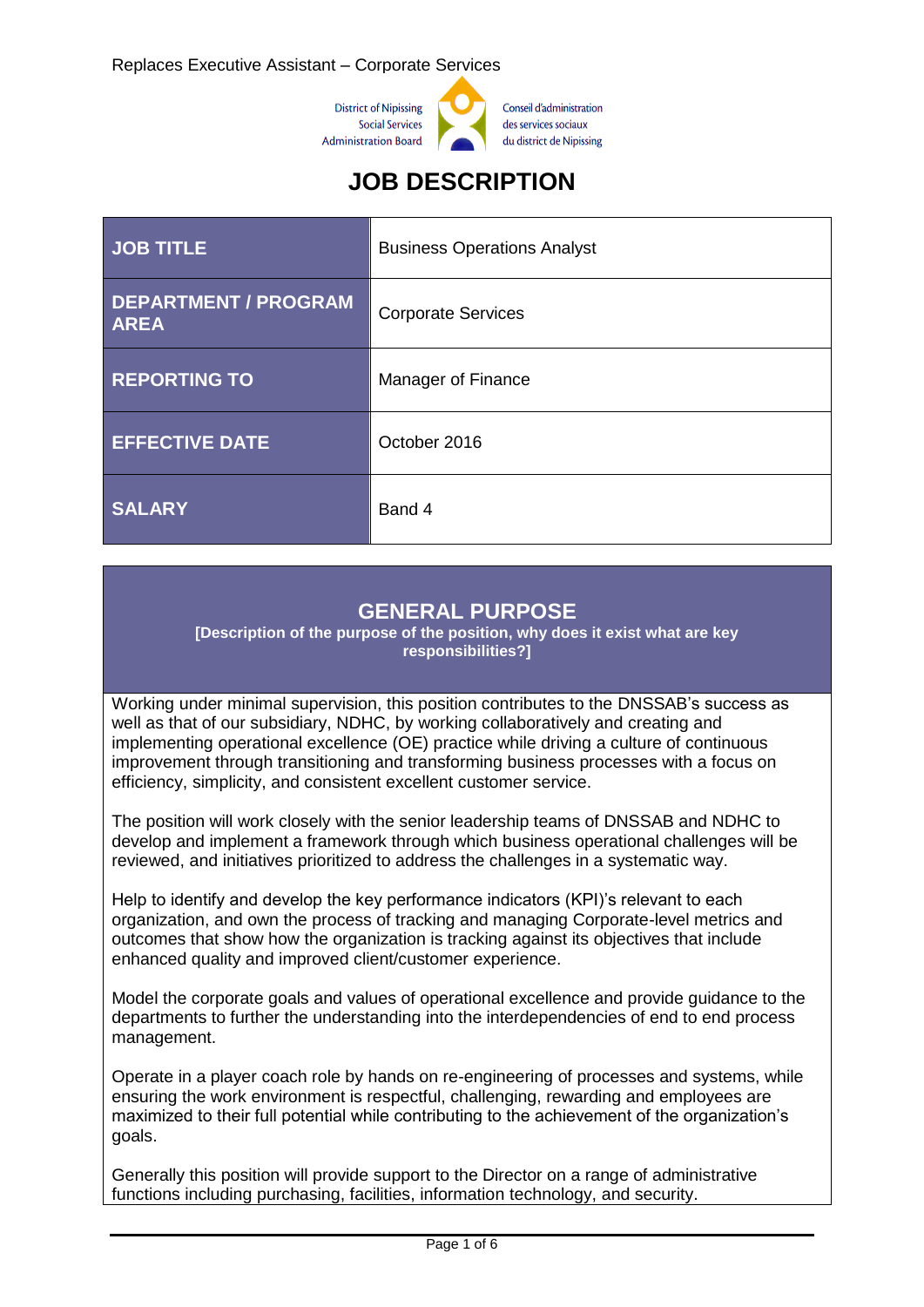| <b>KEY ACTIVITIES</b>                                                                                                                                                                                                                                  |  |  |  |
|--------------------------------------------------------------------------------------------------------------------------------------------------------------------------------------------------------------------------------------------------------|--|--|--|
| [Name and list under each the key activities of the position and percentage<br>estimate of time for each section.]                                                                                                                                     |  |  |  |
| 1. Lead the execution of process improvement, process re-engineering and new<br>process design efforts ensuring alignment to the Business Transformation<br>strategy and operational goals;                                                            |  |  |  |
| 2. Build the organizational capacity through the delivery of LEAN tools and<br>training;                                                                                                                                                               |  |  |  |
| 3. Build effective and cooperative relationships with key department employees<br>and leverage Organizational Change Management to identify, prioritize and<br>execute on key process improvement opportunities;                                       |  |  |  |
| 4. Collaborate with operations, data and technology groups to determine the root<br>cause of issues facing the organization and its operations and devise<br>appropriate solutions to existing and expected challenges;                                |  |  |  |
| 5. Develop and implement an overall framework through which we measure<br>organization success on a quarterly and annual basis;                                                                                                                        |  |  |  |
| 6. Assist with developing a culture based on management by objectives, and<br>accountability based on key performance indicators (KPI's), aligned with our<br>strategic plan;                                                                          |  |  |  |
| 7. Develop and implement decision framework for the senior leadership team to<br>understand and review operation and organization challenges, and prioritize<br>initiatives to address these challenges;                                               |  |  |  |
| 8. Provide ongoing support for process improvement initiatives and projects to<br>ensure success in making improvements that are sustainable and effective;                                                                                            |  |  |  |
| 9. Develop and prepare materials to be used in process improvement activities<br>and events as well as lead instruction on the use of LEAN process development<br>tools;                                                                               |  |  |  |
| 10. Ensure finance and administration policies and procedures are accurately<br>followed, as well as adherence to all ministry financial regulations and<br>requirements;                                                                              |  |  |  |
| 11. Contribute to and manage the forecast budget as assigned;                                                                                                                                                                                          |  |  |  |
| 12. Guide other departments by researching and interpreting accounting policy;<br>applying observations and recommendations to operational issues;                                                                                                     |  |  |  |
| 13. Update job knowledge by participating in educational opportunities; reading<br>professional publications; maintaining personal networks; participating in<br>professional organizations, and ensuring accounting designation remain up to<br>date; |  |  |  |
| 14. Develop business cases where directed that support the strategic plan of the<br>corporation.                                                                                                                                                       |  |  |  |
| As a DNSSAB employee, the position is responsible for creating, maintaining<br>and actively participating in a respectful workplace, that is free of all forms of<br>harassment, discrimination and violence.                                          |  |  |  |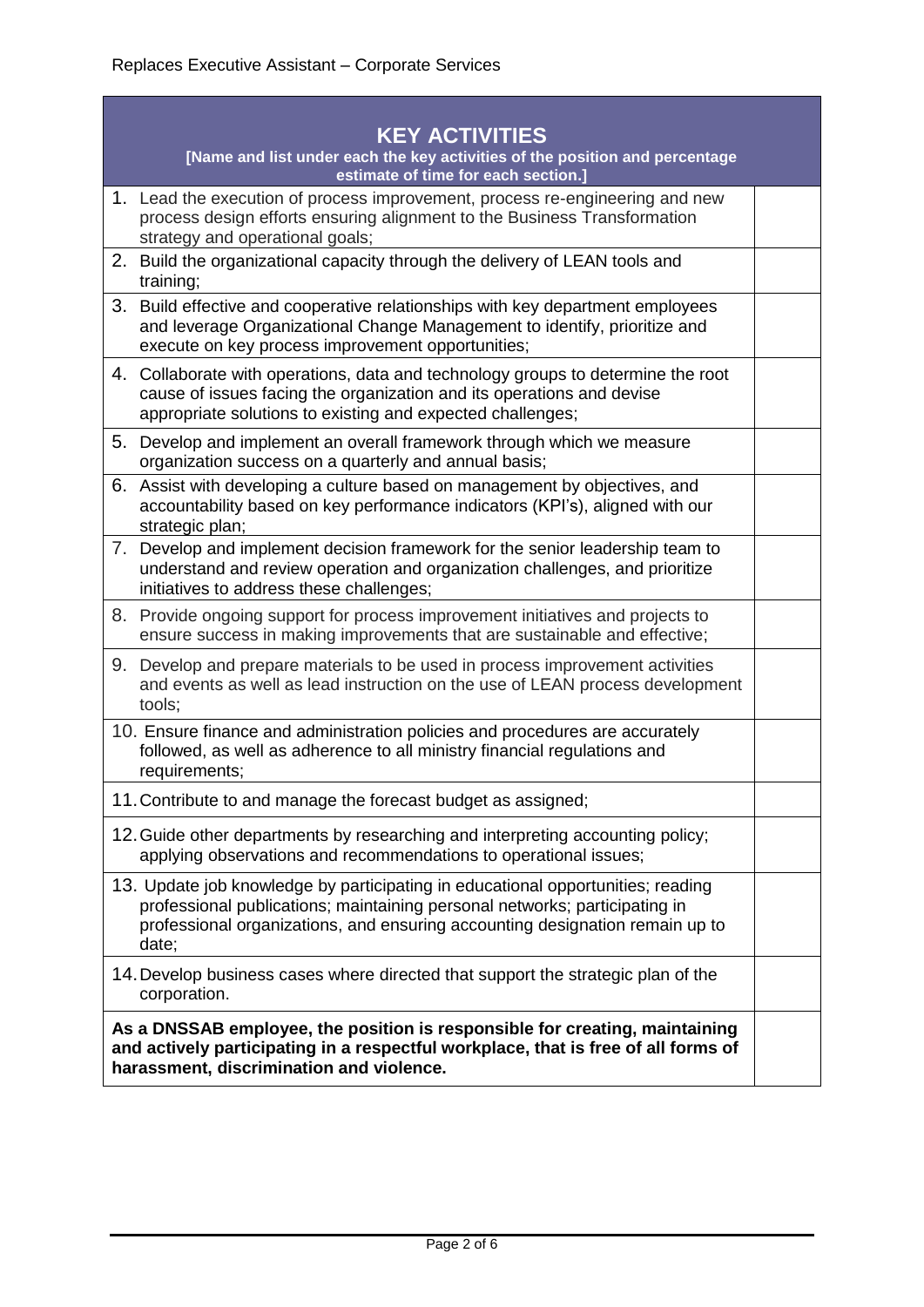# **QUALIFICATIONS**

- Post-secondary diploma in Business Administration Engineering, or Management Information Systems (MIS) preferred;
- Three (3) years progressive experience in leading projects, teams and/or initiatives in a technically and/or operationally complex organization.
- Successful leadership in executing continuous improvement LEAN efforts enabling efficiency, quality and tangible financial and customer benefits
- Hands on experience with Value stream management tools, SIPOCs, developing Project Charters, Kaizen methods, leading huddles, and LEAN analytic tools;
- Demonstrated experience to leverage and interface effectively with Change management and Project management practices.
- Strong ability to influence others at many levels within the organization by building trust and strong working relationships.
- Excellent verbal and written communication skills to influence motivate and provide direction across all business lines.
- Excellent time management skills;
- Excellent facilitation skills to deliver persuasive messages across all departments;
- Tenacity and energy in leading change in the pursuit of quality and business improvement.
- Strong analytical skills and process focus.
- Experience in Finance and Accounting considered an asset.
- Advanced knowledge and use of Excel, Word, Outlook, and process mapping software;
- Demonstrated regular attendance in keeping with the Board's Attendance Management Policy;
- LEAN certification is an asset;
- Ability to work with team members to write business cases that support strategic objectives of the corporation;
- A valid Ontario driver's license and a vehicle available for use on the job;
- The ability to communicate in French as well as English is an asset.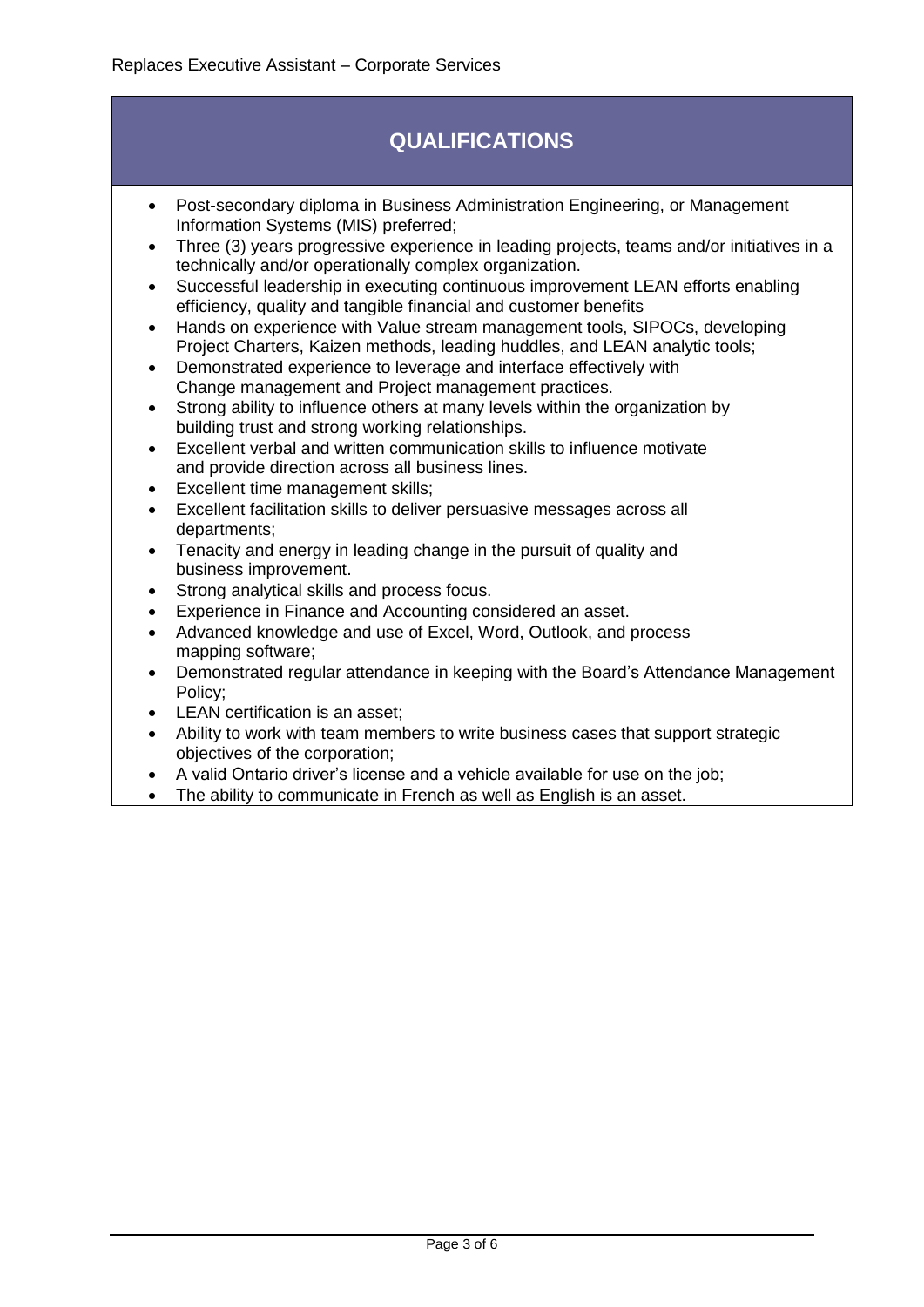### **STATEMENT OF MANAGEMENT DUTIES AND RESPONSIBILITES IN DNSSAB**

All management is responsible and accountable for:

- Commitment to the achievement of Quality Services and Healthy Workplace through
- DNSSAB's Strategic Plan and Direction;
- Planning through participation and input into strategic planning, developing operating and financial plans, monitoring plan progress, reporting on plan results and evaluating the effectiveness of planning activities;
- Effective and efficient management of financial and human resources;
- Developing and organizing work processes, assigning work to staff, monitoring progress on outputs and quality, identifying process and workflow issues and developing solutions to these problems to achieve efficient, effective and quality services;
- Developing and implementing appropriate measurements for plans and workload productivity, analyzing and reporting on measures;
- Managing, Supervising Human Resources through recruitment and selection of staff, orientation, training, performance management, monitoring compliance with organization policies and standards, administration of Collective Agreement including grievance investigation and resolution;
- Internal and External Communication through written correspondence, reports and through oral presentations and meetings with staff and community;
- Maintain awareness of external and operational trends to identify impacts on DNSSAB mandates and programs.
- Effectively manage and safeguard Board assets both tangible and intangible;
- Be committed to the highest standards of ethics and business conduct;
- Promote and protect the good reputation of the organization.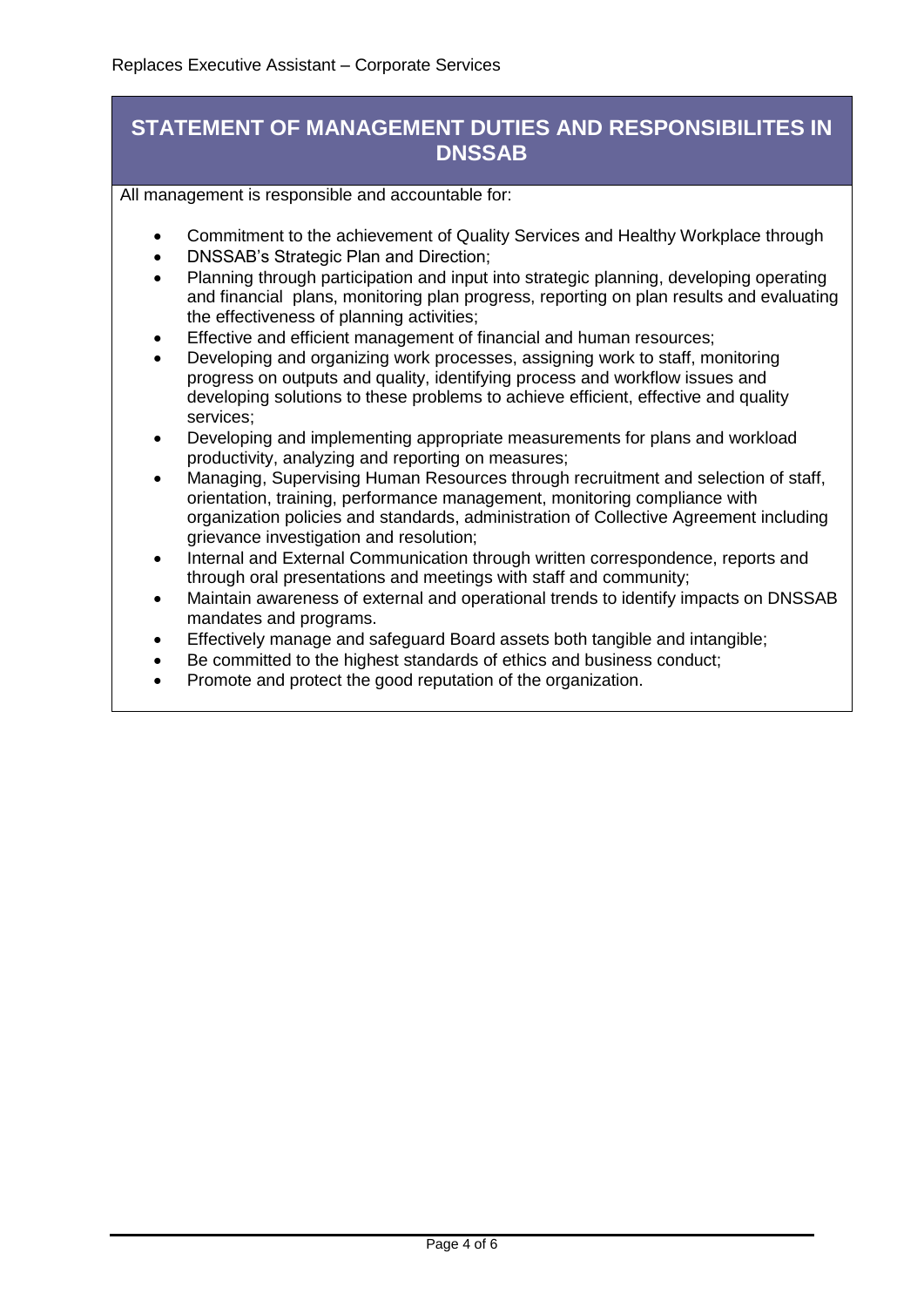#### **COMPLEXITY / JUDGMENT**

**[The decision-making aspects of the position, the variety and relative difficulty of the material or information upon which decisions are based and the use of knowledge and experience in making the decisions.]**

Employee works generally towards assigned objectives, instructions and policies.

#### **EDUCATION AND SPECIFIC TRAINING**

**[The level of formalized knowledge required to satisfactorily fill the position – such knowledge is most commonly acquired as a result o time spent in schools, colleges and universities / today's levels and standards are utilized – Education and Work Experience are rated together.]**

University degree.

### **EXPERIENCE**

**[The length of time required to learn, under instruction or guidance is measured along with the essential techniques and skills the job calls for / work experience Is gained on the job under consideration, on prior jobs where the same or more elementary principles and techniques are used and on related jobs where the required body of knowledge can be built up – this is assuming the "incumbent" starts with the educations level specified in the Education factor.]**

Three years' experience.

### **INDEPENDENCE OF ACTION**

**[Reflects the amount of direction and control received from either personal supervision or standard practices and precedents – also considers ingenuity, creativity and original thought required I the job.]**

Works under general guidance.

### **RESULTS OF ERRORS**

**[Considers the extent of losses to the organization – such losses may result from mistakes occasioned by insufficiently considered decisions or judgements – only in lower level positions is consideration given to carelessness / results of errors is also used to evaluate responsibility for the safety of others.]**

May require work of others to trace and make necessary corrections.